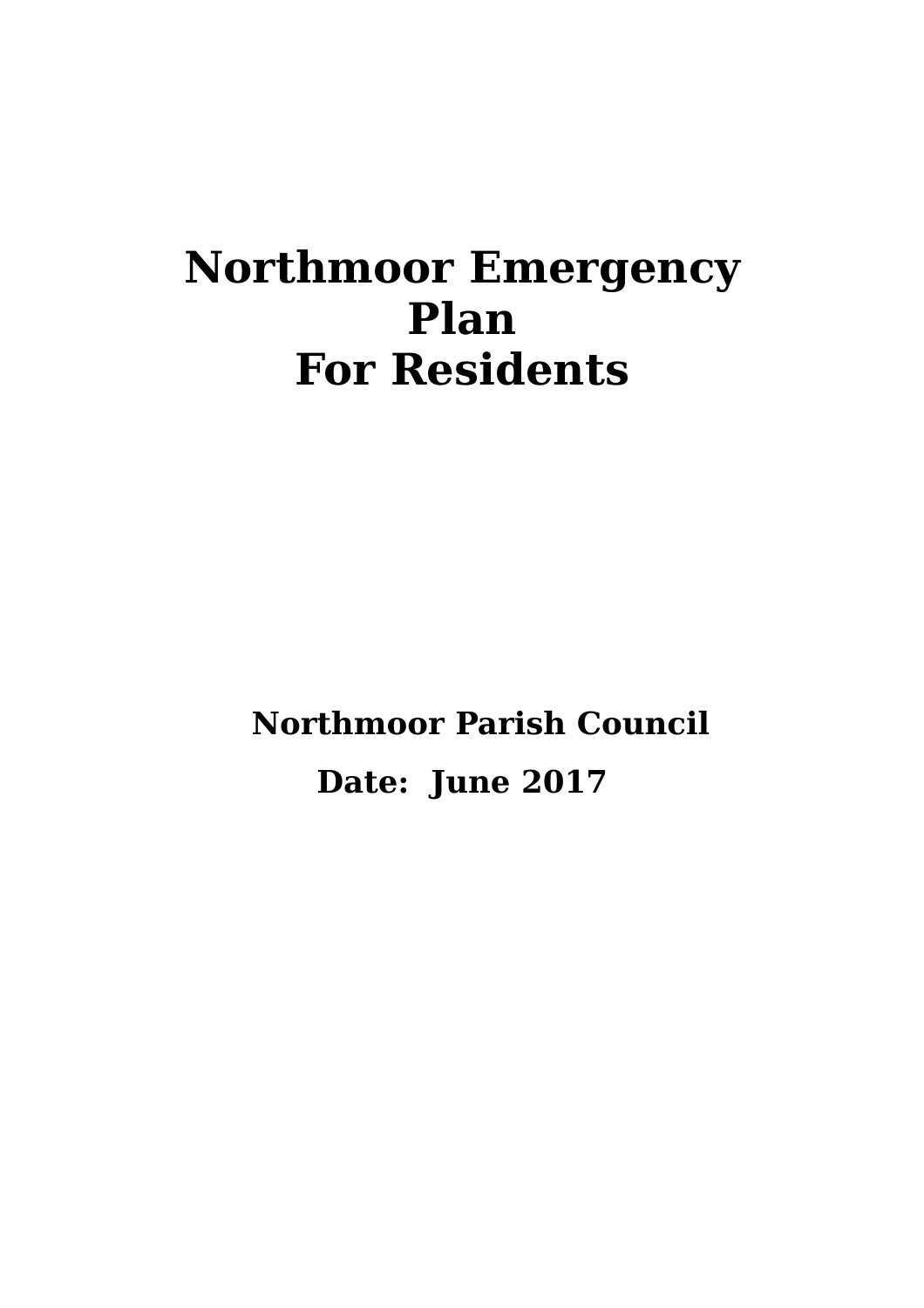# **Northmoor Emergency Plan**

# **June 2017**

## **Introduction**

The Parish of Northmoor is situated close to the River Thames within its flood plain and under the flight path of air transport from RAF Brize Norton.

This document is a basic framework for managing a major incident that may threaten the safety and welfare of the community, both residential and employed, livestock and property.

In this context the community is the area covered by the Parish of Northmoor.

#### **Scope**

The plan details the framework of the local response to a major emergency incident.

That incident could be

- Environmental: Storm damage (to homes, utility services of electricity supply or water) flooding, or a chemical/biological incident.
- Major accident from road, air or fire

# **Objectives**

- Set up an Emergency Response Team
- Identify risks to the community and take action to mitigate them
- Identify resources available to the community.
- Identify vulnerable people within the community and plan how to protect them
- Provide contact details of the Emergency Response Team, Emergency Services and Local Authority.

#### **Responsibilities**

Those primarily responsible for dealing with an emergency are: -

 The Emergency Services (the Police, the Oxfordshire Fire and Rescue Service)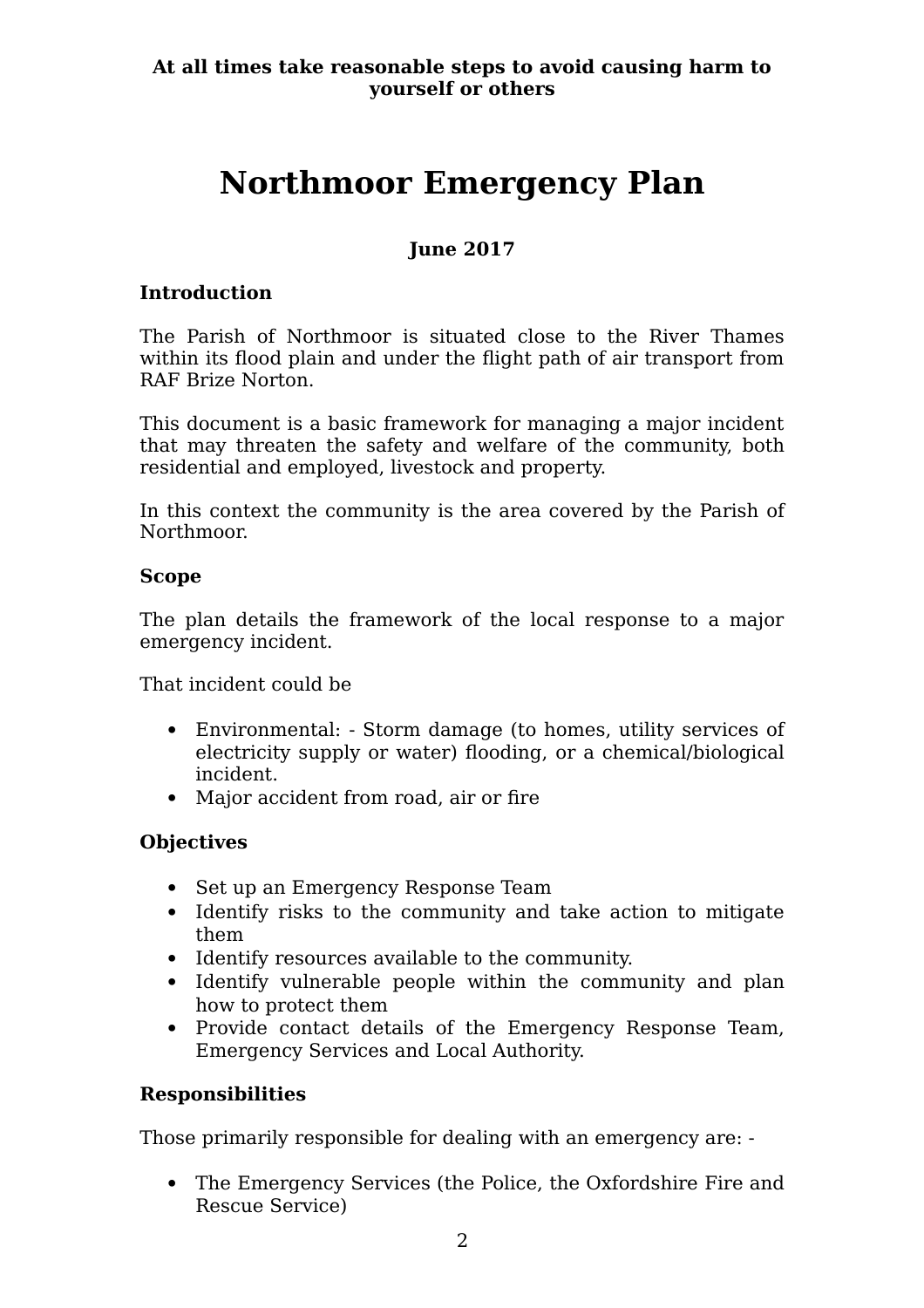- NHS Trust for ambulance, hospital accommodation and  $A \& E$ services.
- County & District Councils
- The Environment Agency

Secondary responsibility lies with: -

- Utilities (Electricity & Water)
- Public Communications

Whilst these bodies shoulder the main responsibility for dealing with a major emergency it is clear that in the situation where the emergency is County wide there is a need for **Northmoor Parish Council** to have a contingency plan to action so as to lead the community in containing the situation until additional help is available.

### **Area Covered and Risks**

The Parish of Northmoor extends from Linch Hill on Cow Lane, the Standlake Road through Church Road, taking in Moreton Lane as far as Newbridge, Bakers Lane, Windrush Court, Chapel Lane and Griffiths Close. It also includes Bablock Road down to Thameside Court and the Ferryman Inn.

Flooding. Homes, residents and livestock are at risk from flooding when there is or has been heavy prolonged rain.

Heavy Snow & Ice. This could isolate the community and prevent Parishioners from obtaining essential supplies.

Air accident. As Northmoor is under the flight-path from Brize Norton there is the possibility of an air accident occurring over Northmoor. Whilst the emergency services connected to Brize Norton would take control of any incident the need to make available the facilities of the Village Hall could become necessary.

#### **Emergency Response Team**

The Parish Council will lead the community response and act as the central point for information and communication within the community and with external services.

The normal Survivor Reception Centre would be Northmoor Village Hall.

The team will gather as soon as notified at Northmoor Village Hall and set up an incident room.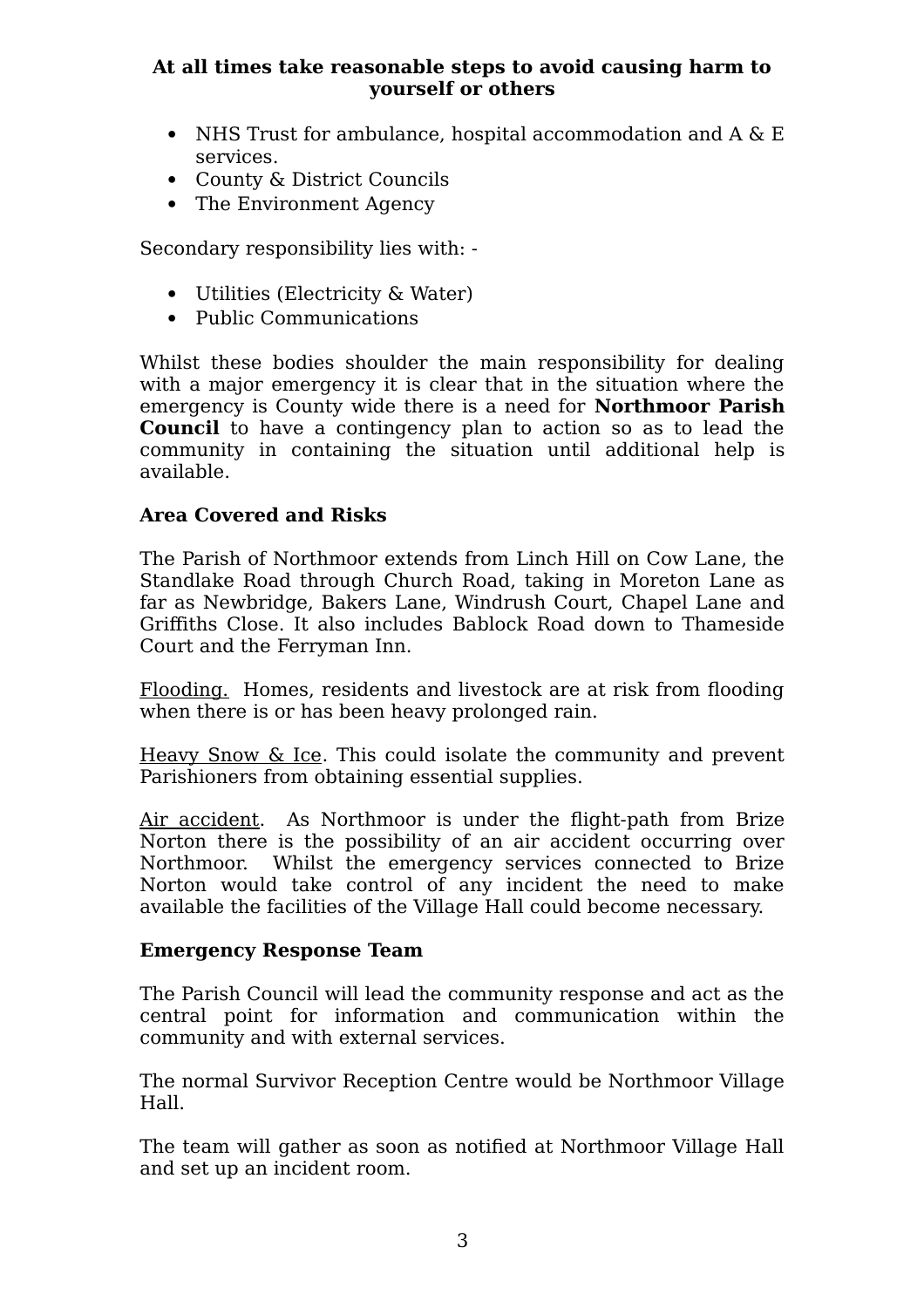#### **Contacts in the event of an Emergency**

Parish Clerk, Michael Ryan, Brookfield, Standlake Road, Northmoor 01865 300692 Mobile: 07970908839 Chairman, Graham Shelton, Church Farm, Moreton Lane, Northmoor 01865 300873 Mobile: 07711643905

The Team will consist of the members of the Parish Council and the Parish Clerk. They are: -

| Graham Shelton Church Farm, Moreton Lane, Northmoor |                                     |                            |  |  |                                       |  |
|-----------------------------------------------------|-------------------------------------|----------------------------|--|--|---------------------------------------|--|
| (Chairman)                                          |                                     |                            |  |  |                                       |  |
| Peter Winder                                        | Westview, Bablock Road, Northmoor   |                            |  |  |                                       |  |
| Maureen Sears                                       | Brook House, Church Road, Northmoor |                            |  |  |                                       |  |
| Bella Adams                                         | Southfield, Church Road, Northmoor  |                            |  |  |                                       |  |
| Sharon Woolford                                     |                                     | 3 Windrush Place Northmoor |  |  |                                       |  |
| Michael Ryan                                        |                                     |                            |  |  | Brookfield, Standlake Road, Northmoor |  |
| (Clerk)                                             |                                     |                            |  |  |                                       |  |

#### **Emergency Response Team Duties**

To assess the nature and scale of the emergency, contact the Emergency services, open and prepare the Survivor Reception Centre (i.e. the Village Hall), instigate the Communication Plan, assist the emergency services as required.

#### **Communication Plan**

- News gathered by Clerk / Chairman of Parish Council
- News disseminated to parishioners via telephone to nominated persons in the various localities. Those persons to communicate the news to their neighbours
- Message service via e-mail to the local community is well established.
- Parish Notice Boards would carry all messages relating to the incident.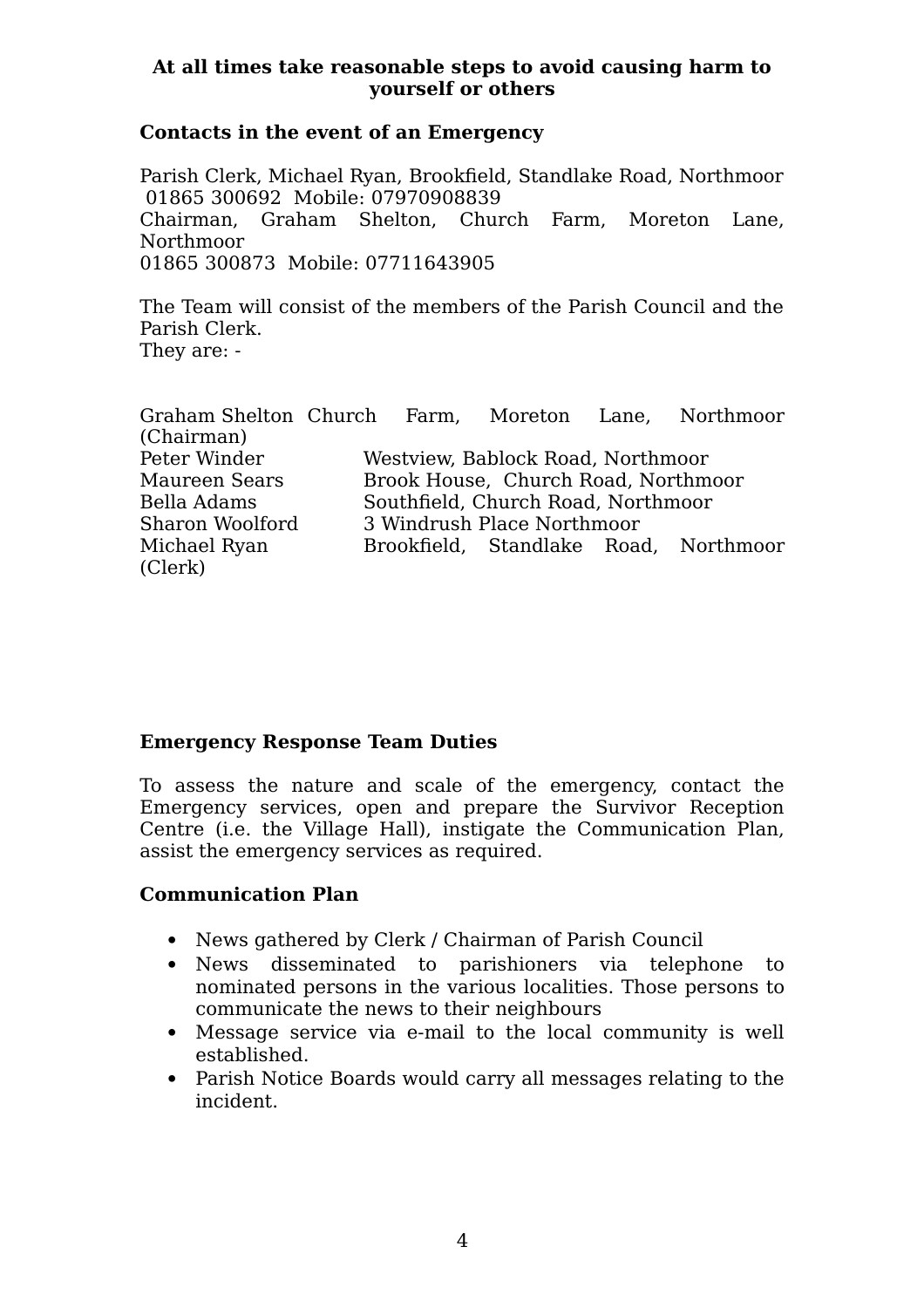## **Incident Procedure:**

- Everyone should remember to take all reasonable steps to avoid causing harm to themselves and others, whatever the emergency.
- Delegation of members of the Emergency Response Team to establish the extent and severity of the incident.
- Contact the emergency services if necessary. Call organisations such as the Environment Agency if the situation is a developing one such as flooding and ask for regular updates, advice and if necessary assistance.
- Take steps to ensure that any vulnerable people are directly contacted and assured that their wellbeing is being taken care of. Identify these people to the Emergency Services as and when required.

#### **Provision of sandbags**

A supply of sand and sandbags is located in the Playing Field, access is via Griffiths Close. Please remember that the bags are biodegradable and will not stay intact for more than a few weeks when left in daylight.

**Parishioners are encouraged to avail themselves of the Environment Agency's flood warning service so as to be prepared to evacuate their homes if necessary.**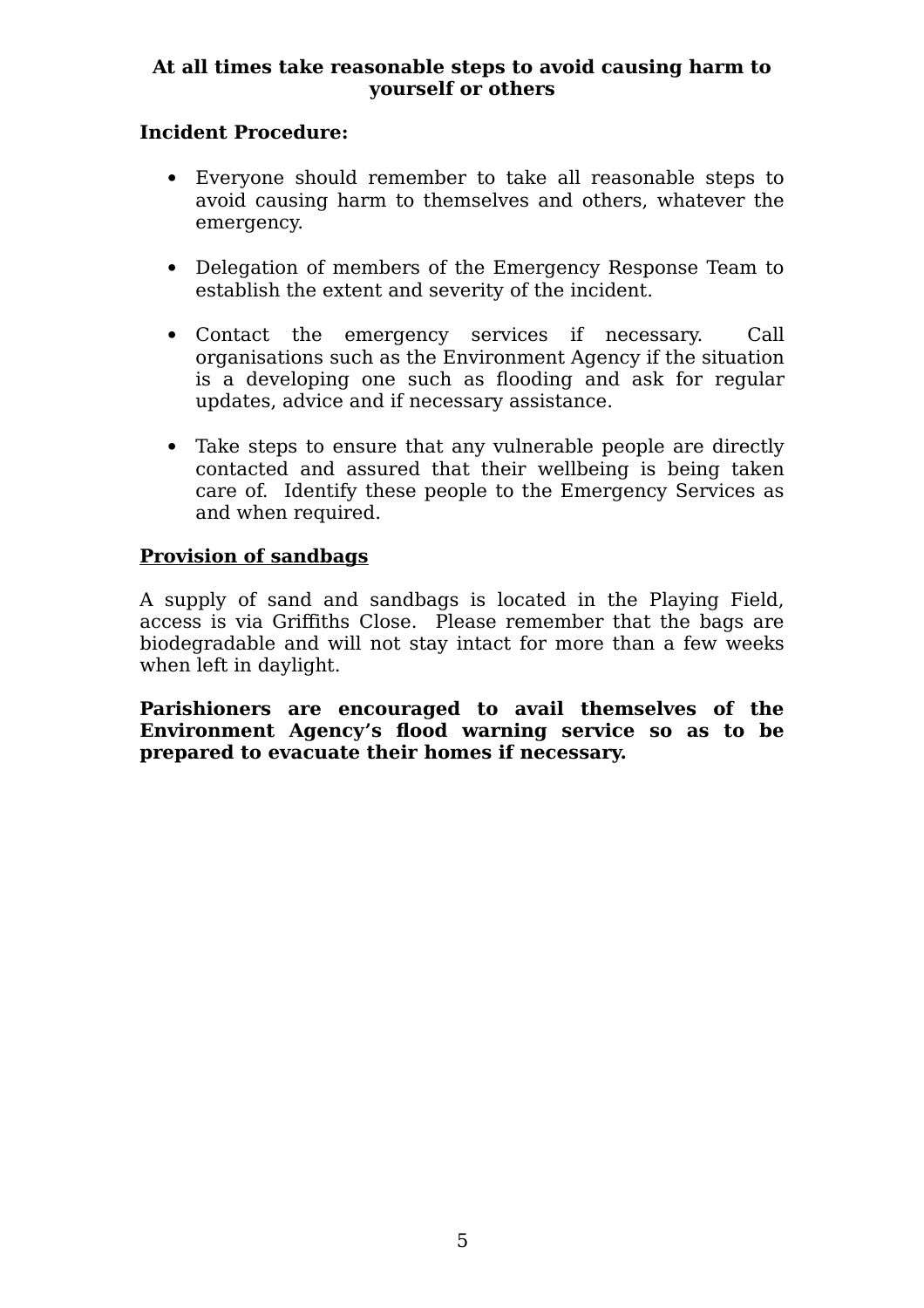# **EMERGENCY EVACUATION OF ELDERLY AND PHYSICALLY DISABLED PEOPLE**

# CHECK LIST

**Before leaving the house ensure that:**

**The electricity and gas have been turned off at the mains**

**Arrangements have been made for pets (if any)**

**Heavy brick or sandbag to block sink/toilet**

**Ensure that the following items have been packed:**

**Medication (if needed) and repeat prescriptions**

**Spectacles, hearing aid, dentures (if worn)**

**Warm coat, gloves, hat and boots**

**Mobile phone, address book and/or list of important phone numbers, so relatives and friends will know where they are**

**Cheque book, debit/credit cards**

**Insurance documents**

**Make sure that all mobility aids such as walking frames, elbow crutches or wheelchairs are clearly labelled with the owner's name and address – likewise their suitcase/holdall**

**All of the windows have been securely fastened, the front and back doors locked, and the key put safely in the owner's handbag or wallet.**

**PLEASE NOTE: People should not be coerced into leaving their home against their will, even though considered to be "at risk."**